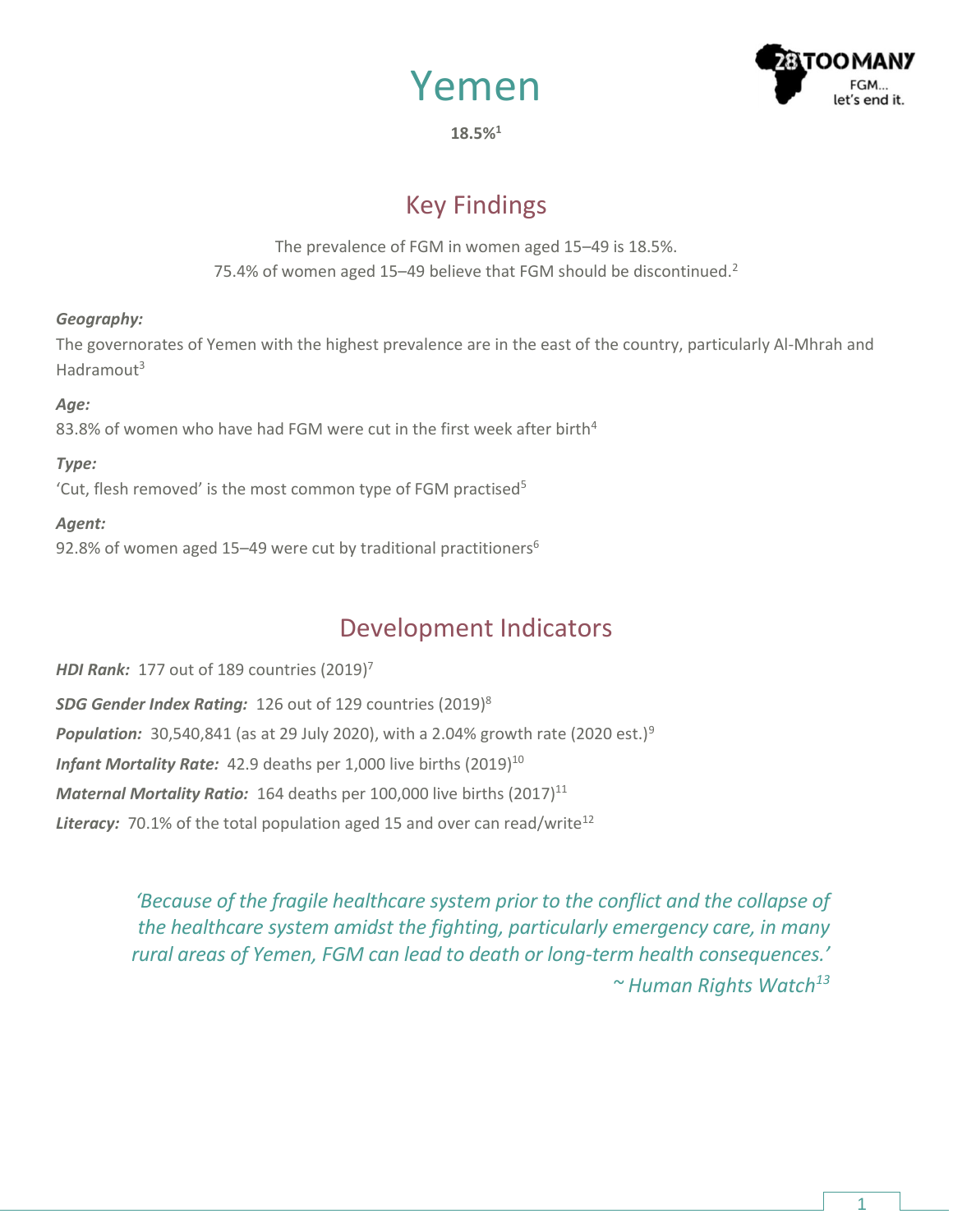## Prevalence

Two of Yemen's governorates (Al-Mhrah and Hadramout) have an FGM prevalence of 80% or higher, and both are in the far east of the country. Prevalence at the governorate level ranges from less than 1% (Al-Baidha, Al-Jawf, Sana'a, Al-Mhweit and Aldhalae) to 84.7% (Al-Mhrah). It should be noted that some of the data at governorate level is based on a small number of women and should be interpreted with caution.<sup>14</sup>



There is little difference between the prevalence in urban (17.1%) and rural (19.2%) areas. Women with no formal education or only a basic education are more likely to have been cut than women with a secondary or higher level of education.

Women in the lowest wealth quintile are more likely to have been cut (26.5%) than those in the highest wealth quintile (14%). However, across the five wealth quintiles there is not a straightforward trend.<sup>15</sup>

Measurements of FGM prevalence prior to 2013 were restricted to women who had been married at any time, meaning that a direct comparison cannot be made. However, breaking down the most recent data by age group shows that the prevalence among women aged 45–49 is 22.8%, while among the youngest age group this has fallen to 16.4%. Despite the fact that a small proportion of women may be cut after the age of 15, the data suggests a trend towards less frequent cutting among younger women.<sup>16</sup>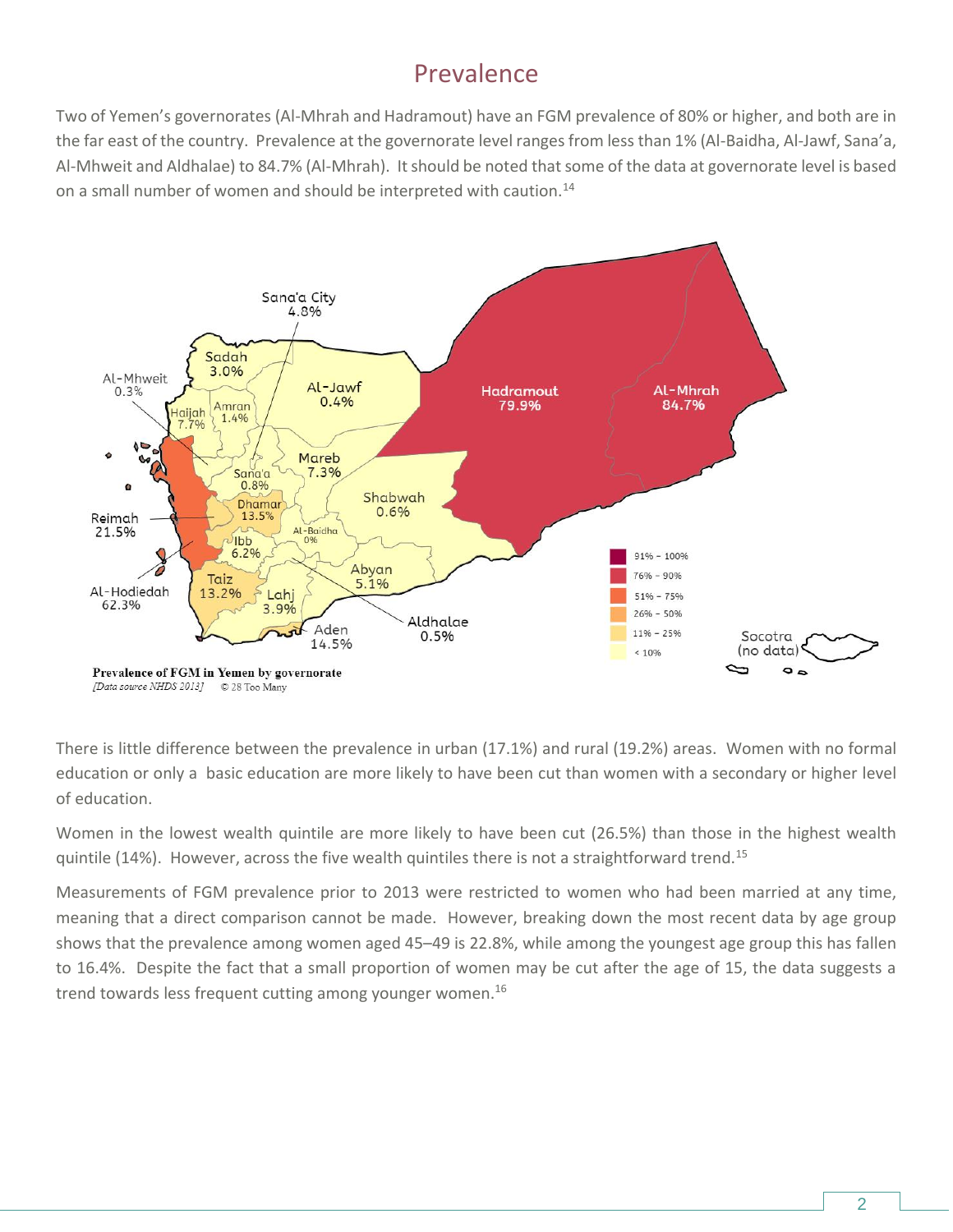

## Yemeni Law

There is currently no national legislation in Yemen that specifically criminalises and punishes the practice of FGM. In April 2014 a child rights bill was proposed to ban FGM and include prison sentences and fines for offenders. It was submitted for ministerial review; however, the bill is still reportedly pending a decision.<sup>17</sup>

- 2 NHDS, pp.165 and 172.
- 3 NHDS, p.165.
- 4 NHDS, p.169.
- 5 NHDS, p.165.
- 6 NHDS, p.169.

7 United Nations Development Programme (2019) *Human Development Reports*. Available at <http://hdr.undp.org/en/content/2019-human-development-index-ranking> (accessed 29 July 2020).

- 8 Equal Measures 2030 (2019) *Harnessing the Power of Data for Gender Equality: Introducing the 2019 EM2030 SDG Gender Index*, pp.12–13. Available a[t www.data.em2030.org/2019-global-report](http://www.data.em2030.org/2019-global-report) (accessed 29 July 2020).
- 9 Country Meters (2020) *Yemen*, 29 July 2020. Available a[t https://countrymeters.info/en/Yemen](https://countrymeters.info/en/Yemen) (accessed 29 July 2020). - Central Intelligence Agency (2020) *World Factbook: Yemen*, 22 July. Available at

<https://www.cia.gov/library/publications/the-world-factbook/geos/ym.html> (accessed 29 July 2020).

- 10 UN Inter-agency Group for Child Mortality Estimation (2019) *Yemen*. Available at<https://childmortality.org/data/Yemen> (accessed 29 July 2020).
- 11 World Health Organization (2017) *Maternal mortality ratio (per 100 000 live births)*. Available at [https://www.who.int/data/gho/data/indicators/indicator-details/GHO/maternal-mortality-ratio-\(per-100-000-live-births\)](https://www.who.int/data/gho/data/indicators/indicator-details/GHO/maternal-mortality-ratio-(per-100-000-live-births)) (accessed 29 July 2020).

13 Human Rights Watch (2020) H*uman Rights Watch Submission to the Committee on the Elimination of Discrimination against Women on Yemen – 77th Pre-Session*, 7 February. Available at https://www.hrw.org/news/2020/02/07/humanrights-watch-submission-committee-elimination-discrimination-against-women (accessed 31 July 2020).

<sup>1</sup> **('NHDS'):** Ministry of Public Health and Population (MOPHP), Central Statistical Organization (CSO) [Yemen], Pan Arab Program for Family Health (PAPFAM), and ICF International (2015) *Yemen National Health and Demographic Survey 2013*, pp.163–170. Rockville, Maryland, USA: MOPHP, CSO, PAPFAM, and ICF International. Available at [https://www.dhsprogram.com/pubs/pdf/FR296/FR296.pdf.](https://www.dhsprogram.com/pubs/pdf/FR296/FR296.pdf)

<sup>12</sup> Central Intelligence Agency, *op. cit.*

<sup>14</sup> NHDS, p.165.